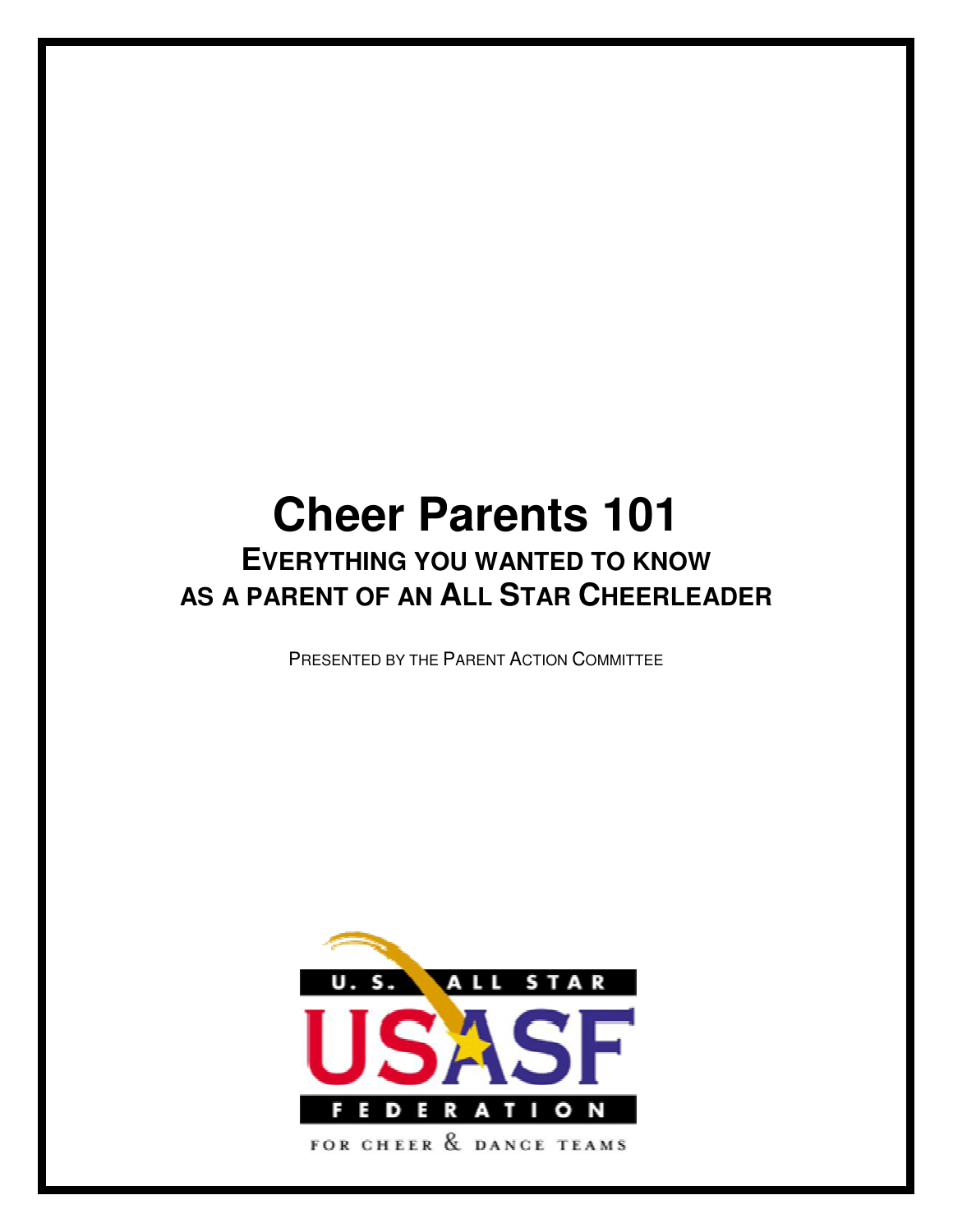# **Table of Contents**

- PAGE 3 WHAT IS ALL STAR CHEERLEADING?
- PAGE 4 WHAT DOES IT TAKE TO BE AN ALL STAR CHEERLEADER?
- PAGE 5 WHAT ARE THE AGE REQUIREMENTS, DIVISIONS, AND LEVELS?
- PAGE 6 WHAT ARE THE COSTS INVOLVED?
- PAGE 7 WHAT ABOUT COMPETITIONS?
- PAGE 10 WHAT IS WORLDS?
- PAGE 11 WHAT IS REQUIRED OF ME AS A PARENT?
- PAGE 13 WHY SHOULD MY CHILD CHEER ALL STARS?
- PAGE 14 HOW DO WE START?
- PAGE 16 OTHER THINGS TO KNOW...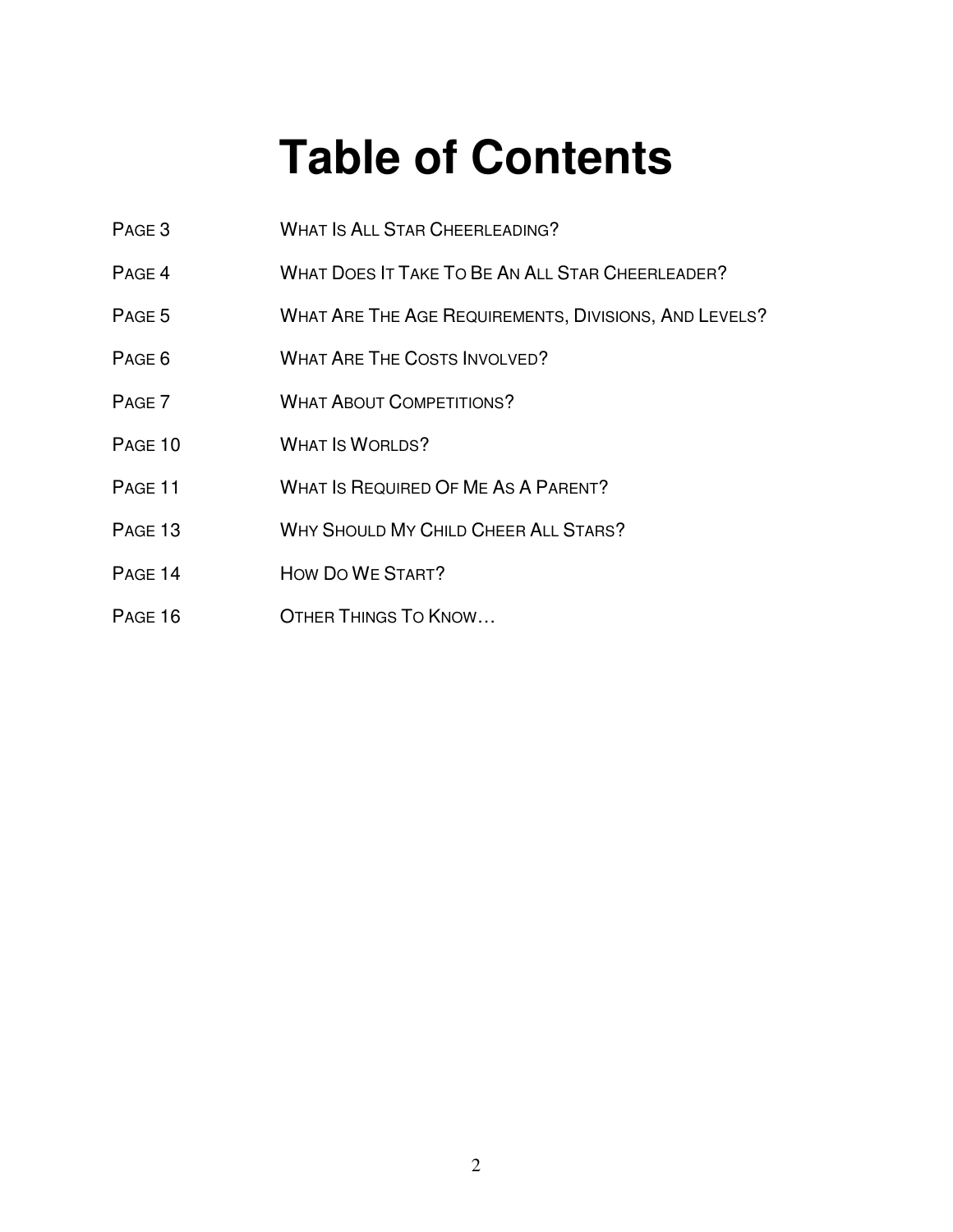#### **WHAT IS ALL STAR CHEERLEADING?**

All Star cheerleading is a competition sport that involves boys and girls performing a 2 minute and 30 second routine composed of tumbling, stunting, pyramids, dance, and cheer segments. This routine is performed and scored against other competitive teams at various local, regional, national, and worldwide competitions.

When we refer to tumbling, we mean gymnastic type skills like cartwheels and back handsprings. Stunting refers to a group of two or more individuals that elevate another cheerleader in the air. This also includes co-ed stunting that may only include one base and one flyer. Pyramids are a form of stunting but are done as a large group and are interconnected. Dance is a portion of a routine that consists of choreographed high energy dance moves. Lastly, the cheer portion is a part of the routine that team members perform precise coordinated motions while chanting a gym cheer.

The main difference between High School cheer and All Star cheer is that a High School cheerleading team's primary purpose is to support a local school's sports team and keep the crowd excited. An All Star team performs purely for the challenge, thrill, and competition of the sport. Other differences include All Star cheerleading seasons can be as much as a year long, All Star cheerleaders are not required to be from the same school or area, and in many cases the skill set required for All Stars is much more difficult.

Pop Warner and BGYF (Bill George Youth Football) are also cheerleading programs like All Star. Cheerleaders in these programs are taught the basics of cheer and compete only occasionally against other recreation teams within the same program. Often the more talented cheerleaders from these programs "graduate" to All Star in search of a more challenging cheer environment that focuses more on their skills and accomplishments rather than the standing of their relative football teams.

Most All Star Cheerleading teams are affiliated with a local gym. These gyms may also house gymnastics, dance, or other related sports. In addition they may have one location or multiple locations across several states. Likewise the number of cheerleaders each gym totals can be as little as 25 to over 800. A particular gym's style, values, and individual requirements can vary widely and will be discussed at length later in "How Do We Start?" The United States All Star Federation (USASF) is a governing body that is working to standardize and assist gyms across the nation. While it is not required for all gyms to belong to the USASF, most high quality gyms choose to belong and adhere to the USASF regulations.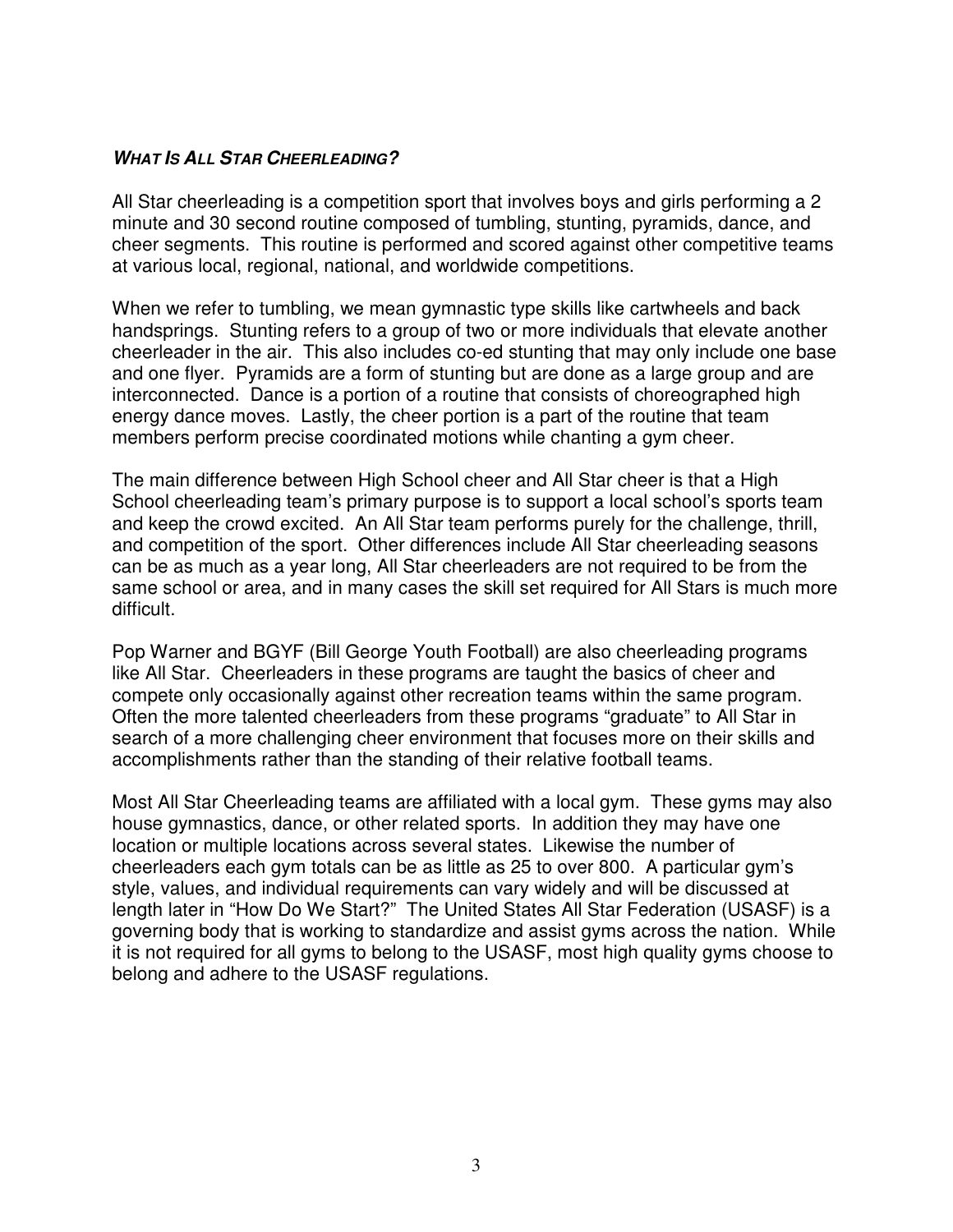#### **WHAT DOES IT TAKE TO BE AN ALL STAR CHEERLEADER?**

Dedication to the sport, a commitment to hours of practice each week, and being a team player are all fundamentals of cheering for an All Star team.

All Star cheerleaders are dedicated to the sport of cheerleading and it being seen as such to the public. Members are not chosen based on popularity, attractiveness, or familial status but on the skill they can offer the team. Team members are athletes in every sense of the word and work hard to dispel any biased assumptions of what a cheerleader should be.

Parents and cheerleaders should be aware that cheering All Star is a large time commitment. It is akin to the commitment level of a club soccer team or a traveling baseball team. Normally, seasons begin with tryouts in the spring with light to heavy practices in the summer followed by a competition season running from fall to the spring of the following year. Some gyms offer a ½ year or compacted season but a typical commitment is 10-11 months long. Practices can be 2-3 hours long and as often as 2- 3 times a week. These practices are usually mandatory since many elements of a routine cannot be done without everyone there. In addition, most gyms require and/or encourage tumbling sessions or other private sessions to improve skills. Most teams will attend 5-10 competitions a season which usually consist of a total weekend commitment if not more. This being said, it is a full schedule for the average child to balance both All Star cheerleading and school commitments. Many have a hard time managing other sports while cheering All Star.

Lastly, every All Star cheerleader should be aware that this is a team sport. Decisions are made based on what is best for the team and the performance. There may be times when a parent or athlete may question a coach's decision. Before discussing these issues with any gym staff, you should always ask yourself whether this decision was better for the team even though your child may not be in the position they had hoped. There will always be ups and downs in an All Star cheerleader's career, but rarely are these decisions made with any bias.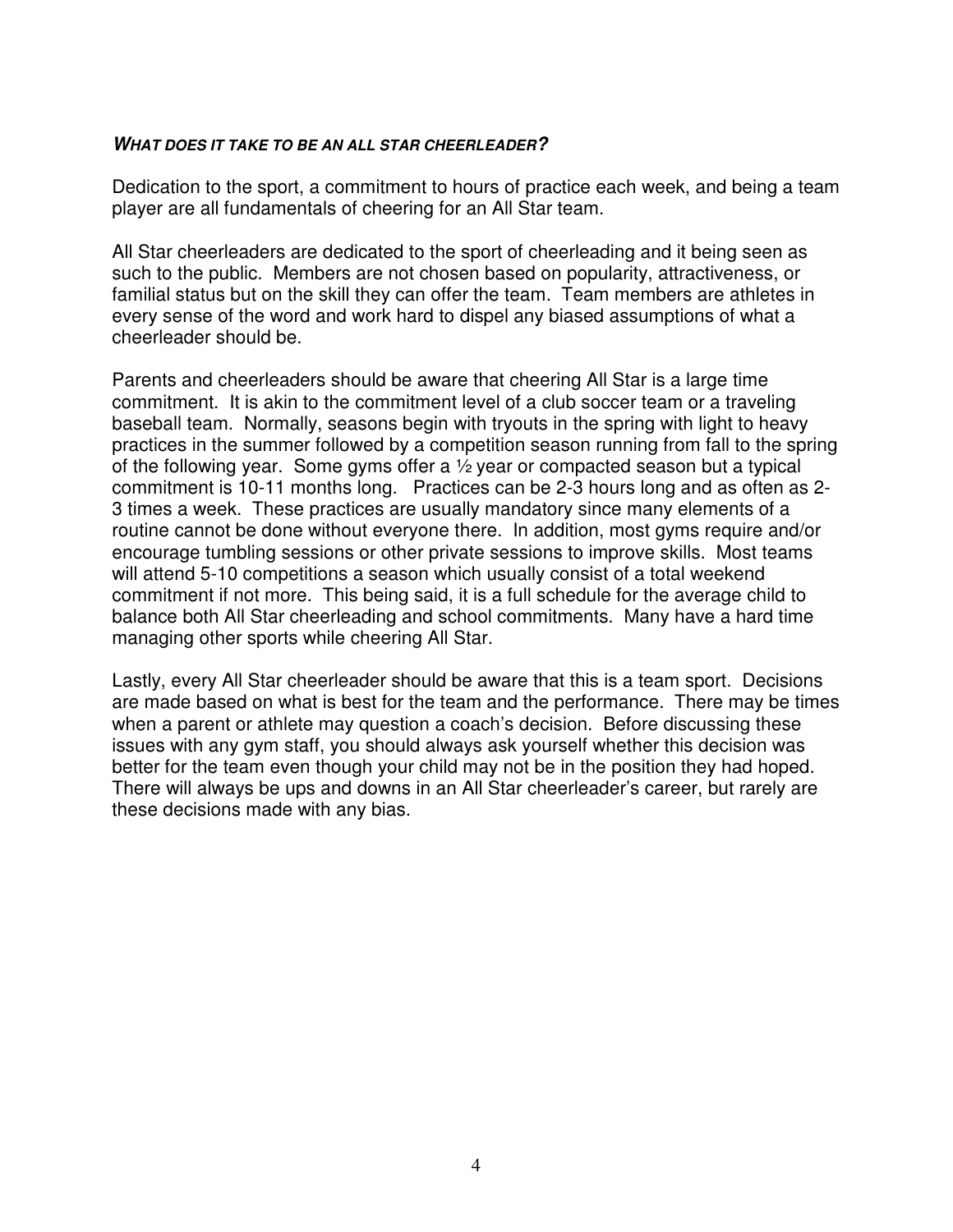#### **WHAT ARE THE AGE REQUIREMENTS, DIVISIONS, AND LEVELS?**

.

There are many different combinations of age groups, divisions, and levels. So many sometimes that they can be quite confusing! These were all created to insure that like ages were competing with like skill sets.

Levels were designed to make sure that each team competes and is judged by how well they demonstrate a standard set of skills expected for every team competing at that same level. The levels range from 1-6 in All Star cheerleading with level 6 being the highest and most difficult. Often the younger cheerleader competes at the lower levels, but there are also many cheerleaders that enter All Star cheerleading in their teens that may start at level 1 or 2 as well. Remember that levels are purely based on skill, not on age. In addition, you may find your child has been placed in a level that is above or below what you expected. Coaches make these type decisions based on many different criteria and will be discussed in "How Do We Start?" To learn more about specific skills allowed at each level, please go to http://usasf.net/safety/cheerrules/.

Divisions also determine which group a team will compete. These are based on the age of the cheerleader as of August  $31<sup>st</sup>$ , however other divisions have been included that incorporate the number of male cheerleaders allowed on each team. These age ranges are very strict and must be adhered to by each gym. To see a list of USASF divisions please go to

http://usasf.net.ismmedia.com/ISM2//Member%20Documents%20/09\_10\_Age\_Grid.pdf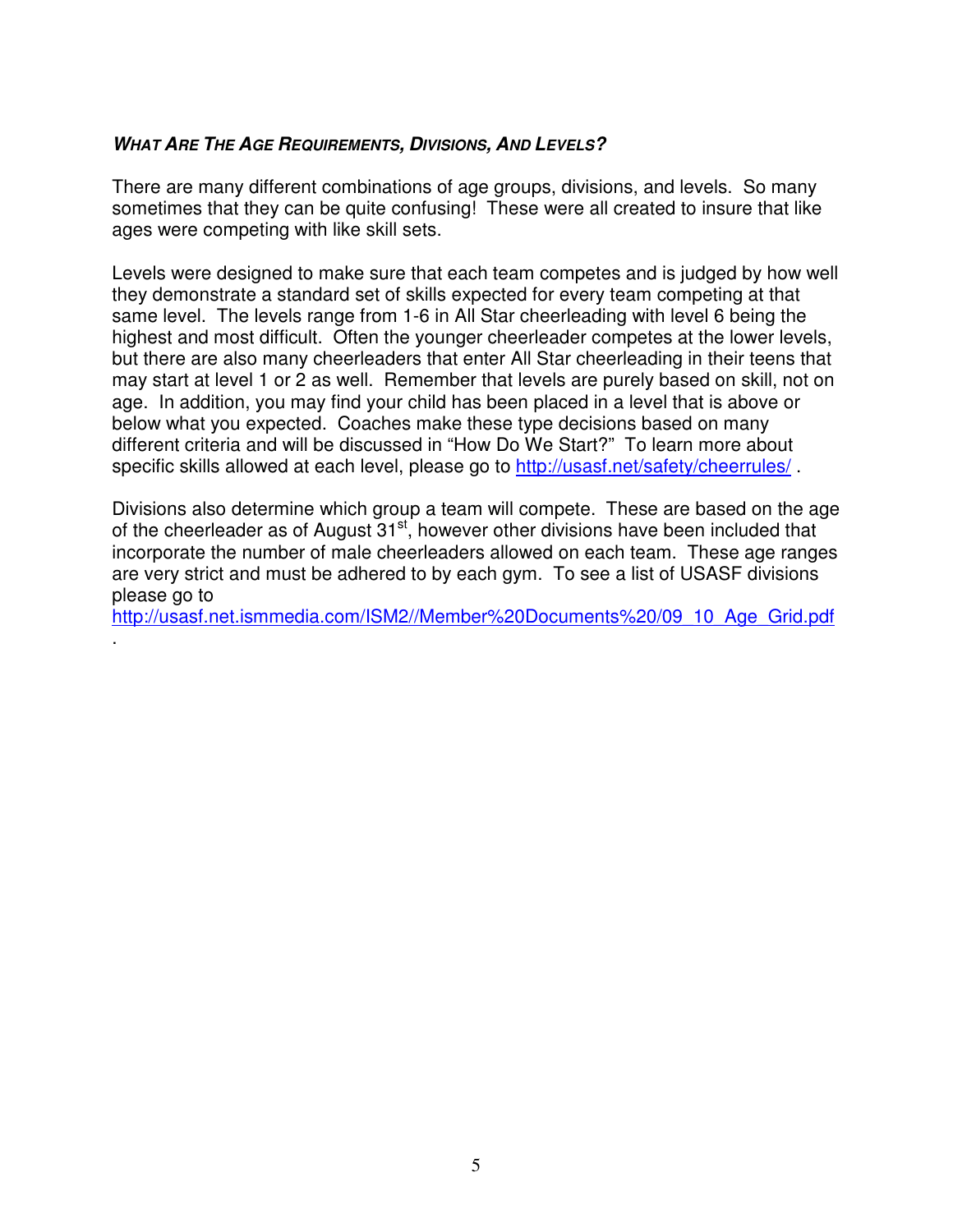#### **WHAT ARE THE COSTS INVOLVED?**

Costs for All Star cheerleading can be quite high, but can be managed with some planning. In addition the exact costs vary widely from gym to gym but we can give you an idea of what to expect and question.

There are two different areas of cost for All Star cheerleading. One is the money you pay directly to the gym. This can include tuition, competition fees, uniforms, make up, shoes, private sessions, coaches fees, or practice clothes. Secondly, there is the cost of travel to competitions. This can include gas/mileage or airfare, car rentals, hotel rooms, food during the event, and any extra money needed for souvenirs. Whether you pay these travel costs directly to the gym or pay on your own usually depends on the level of your cheerleader and whether they travel "as a team" to the events. Most gyms have lower level and younger children travel with their parents while older children travel with the gym.

Gyms tend to bill for expenses in one of two ways. Some gyms will add up all cost associated with the season and bill in equal monthly payments. Many parents prefer this method because they know exactly what to expect each month. The downside is that it leaves little room for the gym to make changes to the competition season once the year has begun. Other gyms choose to bill only the monthly tuition each month and then bill all other expenses as they occur. This requires a great deal of bookkeeping but many gyms prefer this method because it gives them flexibility in planning. It is important when you interview gyms to ask for a total cost of expenses and how these are expected to be paid. It is nearly impossible for us to give you a total cost for All Star cheer but a typical range would be from \$1500 - \$5000 a year depending on the age and level of the team. However we will say that there are many gyms that cost far more than the upper limit mentioned here.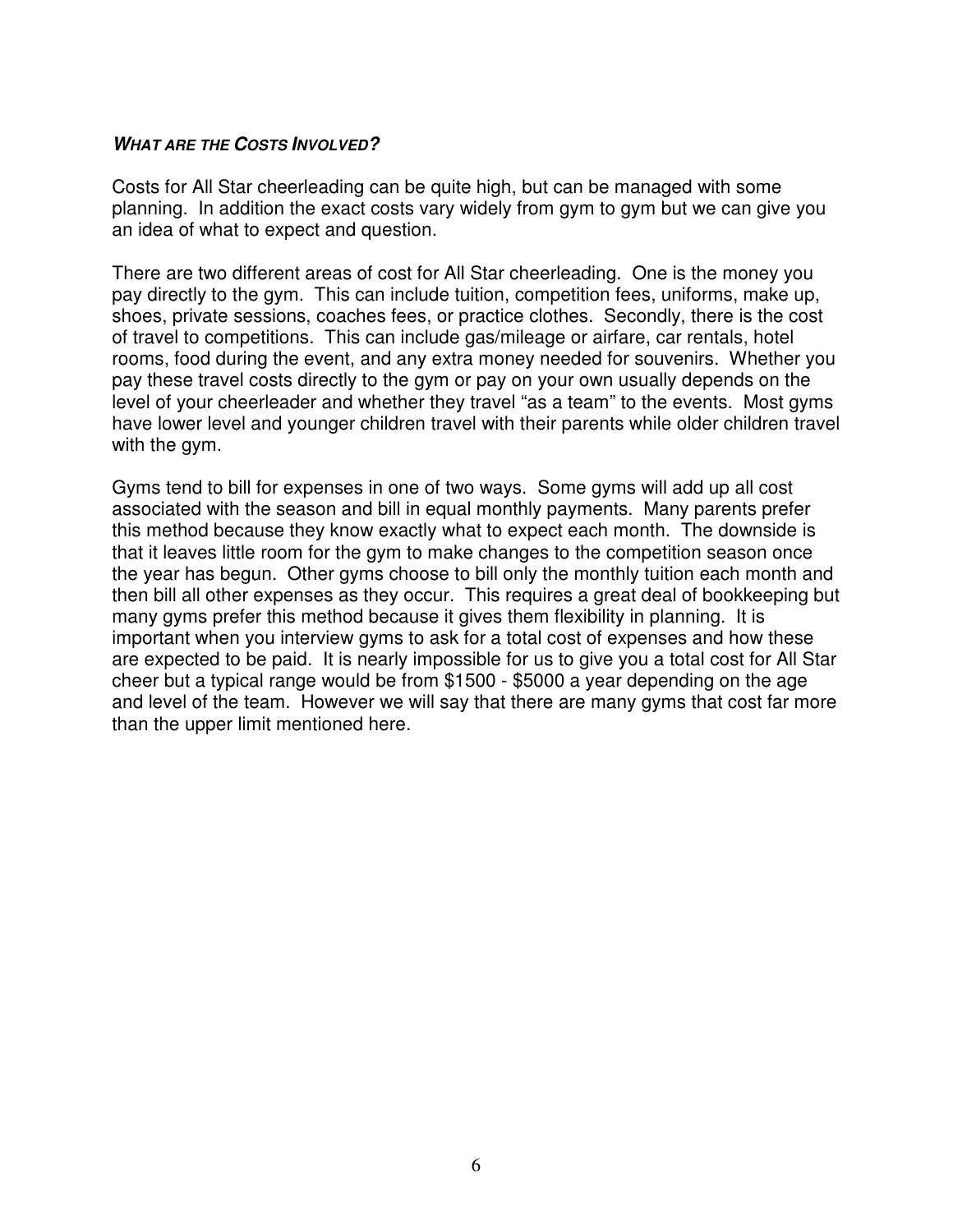#### **WHAT ABOUT COMPETITIONS?**

Competitions are where each team performs their routine against other like competitors. These events can be local, regional, national, and worldwide. In addition some competitions can hold more prestige in winning than others. Your All Star team may only compete in your state, in the surrounding states, or travel nationwide. Often this is determined by the amount of competition in your area and the level of your teams. The competitions can be 1 or 2 day events. Typically 1 day events are local and regional competitions, while nationals are 2-day events. However there are many exceptions to this rule.

There are a couple things to know about event producers before you learn about the competitions themselves. There are hundreds of cheerleading companies across the nation. Likewise each of these companies usually offers state or national championship competitions. Sometimes the same company may even offer multiple "national" events. It is important to realize that an All Star gym can claim many national championships in just one season by attending multiple national events. There is not currently a system in place that crowns 1 state champion or 1 national champion.

It is also important to know that different competitions are scored differently. While all require the elements of tumbling, stunting, pyramid, and dance within each applicable level, some may score certain skills with more weight than others. There is currently not a standard score sheet that is used industry wide for competitions. Your gym's "style" may cater to a certain score sheet and you'll find that your teams may compete at these events more often.

A gyms' competition season can start as early as August and may last until April. Most gyms will start with local competitions, then attend regional or state competitions, and then save national competitions towards the end of the season. The norm is to attend between 5 and 10 competitions a season. Typically lower level, younger teams will attend less events. Competitions are chosen based on cost of travel, timing, prestige, company affiliations, availability of teams in each division, event producer rebate program, and world bid potential (we will discuss this later).

Your gym will give you a schedule of competitions at the beginning of the season. It is best to go ahead and begin looking into reservations at that time. Work with an experienced cheer parent or the gym to guide you through this process. Some competition hotels book immediately while others can wait until the last minute. Flights may be necessary or you may choose to carpool for a long drive. Your gym may also have pre-arranged travel planned for you. The travel can become quite stressful between being a new cheer parent and the cost of events. Please make sure you talk with your gym, an experienced cheer parent, or feel free to contact anyone on the Parent Action Committee at USASF.net before you let it overwhelm you. Once you have a few years under your belt you'll be an old pro!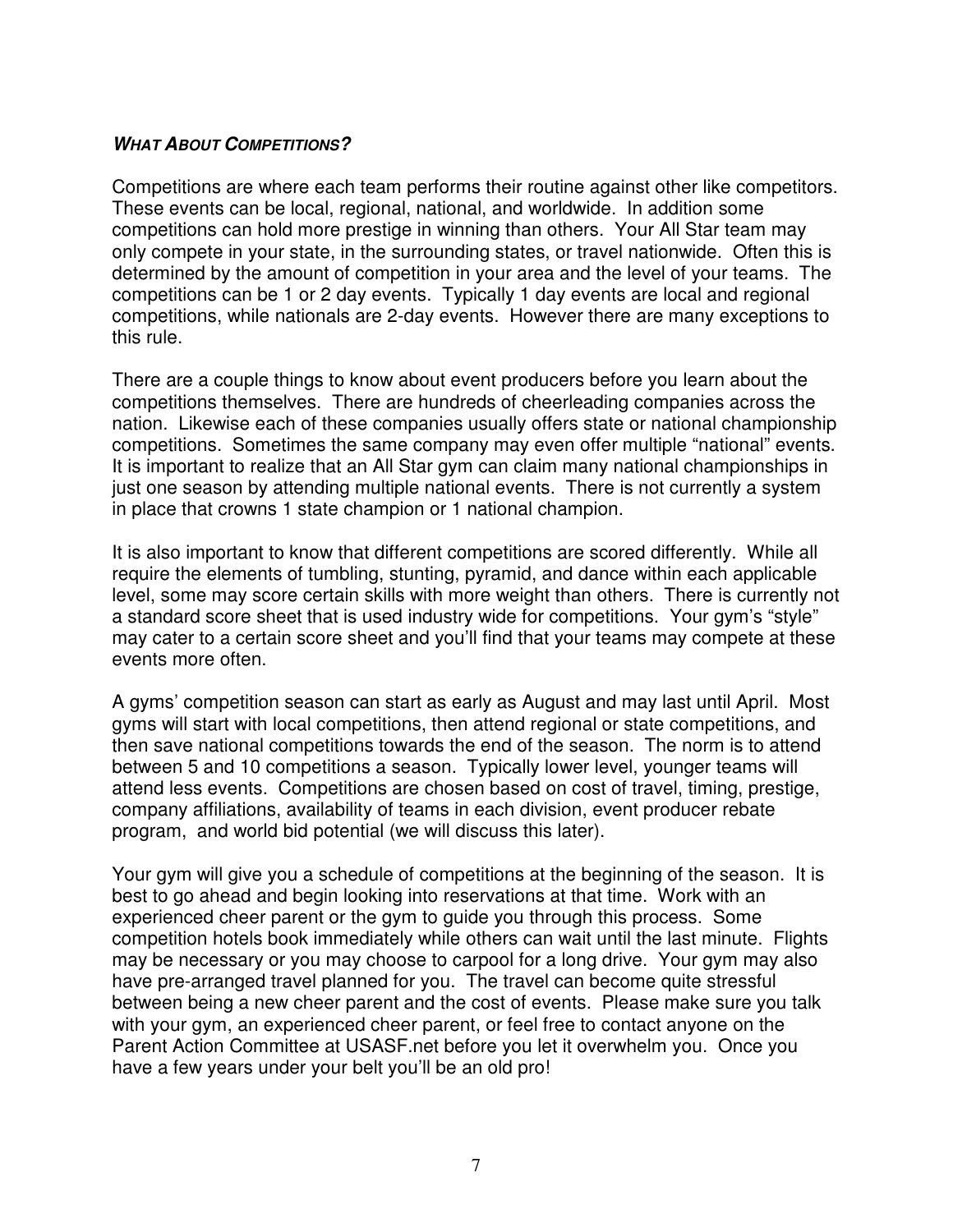An exact schedule for the competition will usually not come out until the week before the event. However there are usually some basic assumptions. Every team will have a call time, a warm up time, and a competition time for each day. Times can range from 7:00 am until 10:00 pm depending on the size of the event and the age/level of the team. In addition these times may change from day one to day two. From call time to performance time the difference can easily be 2+ hours. Also, most gyms want all families and cheerleaders to support each team in the program. This means you will not only be there for your own child's performances but for many others as well. This all being said, we recommend you plan a full day for any competition until you receive the exact schedule. For two day events, the first day you should expect your cheerleader to compete once and then cheer on other gym teams. On the second day your cheerleader will perform, cheer on other teams, and attend an awards session.

Once you arrive at the competition you will need to drop your cheerleader off with their team or make sure your older child knows where to meet. Your gym will let you know ahead of time when and where to do this. Most gyms expect your child to be in full uniform attire including hair and make-up at that time. You may not see your child for several hours after this. Once you drop off, you will want to purchase a ticket or armband for entry if required (and they are almost always required!). In addition you may want to purchase a program as well. This will help you find the specific arena where your child is performing in addition to where other teams are performing as well. If this information is available online you may consider printing it off ahead of time and saving the cost of a program. Go into the arena, find a seat, and get ready to enjoy lots of cheerleading! Do not be alarmed if you see that your child's team has no competition in their division. Unfortunately this can happen quite often. Many parents blame the gym for deciding to attend this competition but the gym does not know what teams will be attending until the week before as well. It is best to see this as an opportunity to perform and critique the routine without the pressure of placement.

Most competitions will have "priority seating" available. This means that families and friends of the gym can go to a sectioned off area of seats to cheer on their team. Typically these seats are in an area that gives the best view of the team performing. You usually enter the priority seating on one side and exit on the other. This area is only for friends and family and is cleared out after each performance. Check your schedule and plan to be at the entry for priority seating one or two performances before the team you are waiting to see. Many cheer parents develop friendships with parents from other gyms and want to cheer on their children as well in priority seating. Usually you are able to go in with these parents but do not be surprised if a security person stops you from entering because you have logo apparel on from another gym. While it can be frustrating, they are trying to control anyone that may be there to cause trouble for another team.

Awards will either be on the first or second day depending on if it is a one or two-day event. Your gym will give you a time and place for your cheerleader to meet up with the team to attend awards together. Awards can be on the stage where the teams performed or in a separate location. Your cheerleader will sit with the team on the stage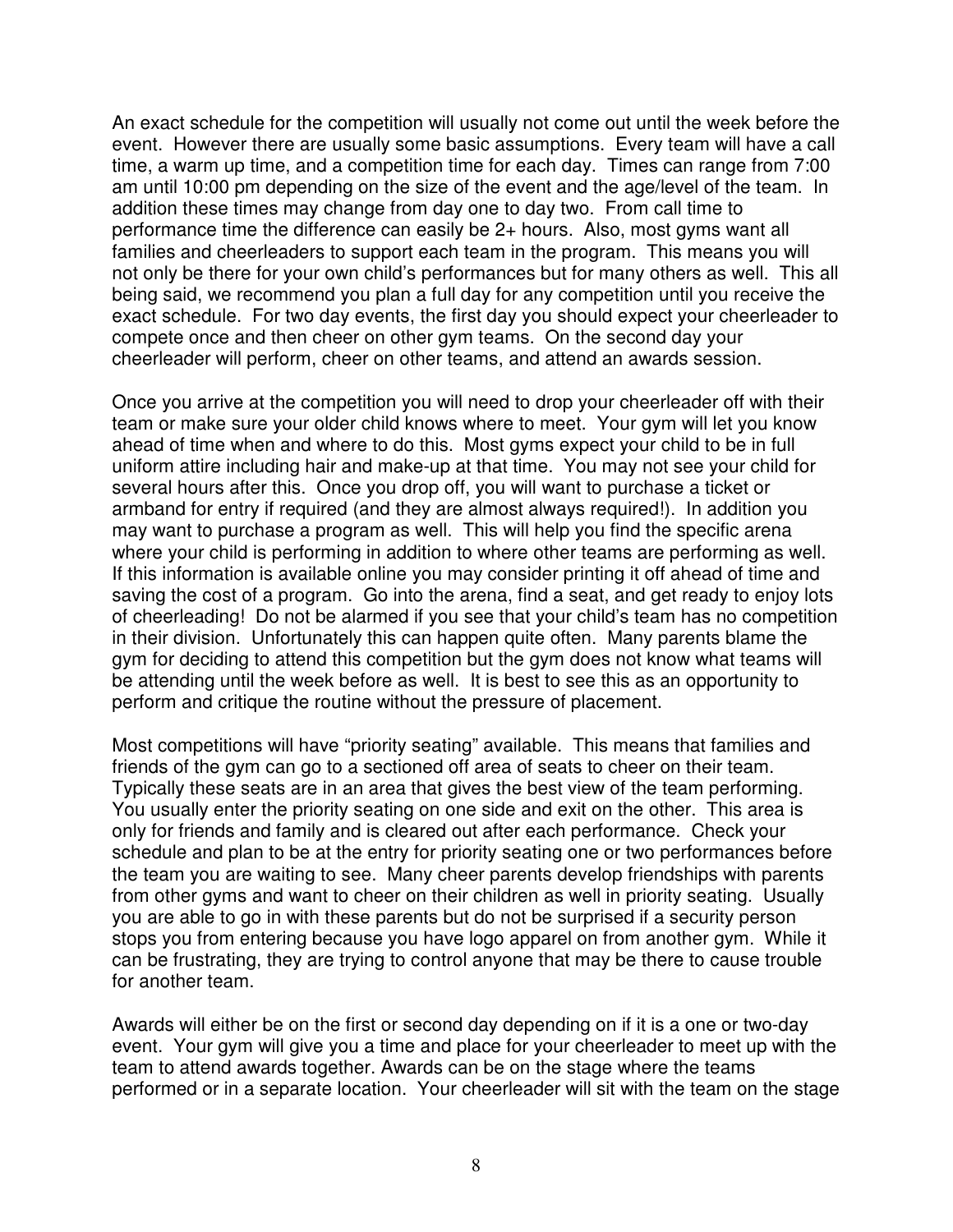during the awards session. Awards are announced in a variety of ways but usually all teams are announced from the last place to the first place team. It is always important to hold your applause and excitement until your gym name has been called. This can be especially hard when you have heard the  $2^{nd}$  place team and know your team will be called next as the winner. The team may receive banners, medals, trophies, shirts, jackets, or other memorabilia based on their placement and level.

Scoring is always a hot topic in the industry of cheerleading. It is hard to get a real grasp of scoring until you have attended several events and even then it can be daunting. Many competition companies will post their score sheet online. These can be fun to look at as you become more knowledgeable of the sport. You will notice that each company may weight a skill differently. The exact same division and routines could be competed at several different competitions but be scored and awarded entirely different.

Many competitions are held in vacation type spots. Because of the cost of travel already needed to attend the event, many families choose to extend the days into a family vacation. This can be quite cost effective and easier for siblings that are not involved in the sport. However, please remember that the cheer event has to come first during those 1 or 2 days of competition.

Lastly, use this experience as a chance to see other gym's teams and other levels. It's good to learn about other styles of cheer throughout the country because they will differ greatly. In addition you can get an idea of the higher levels of cheerleading that your child may be competing in the future. Plus you've spent a lot of money to attend this event, so you might as well make the most of it!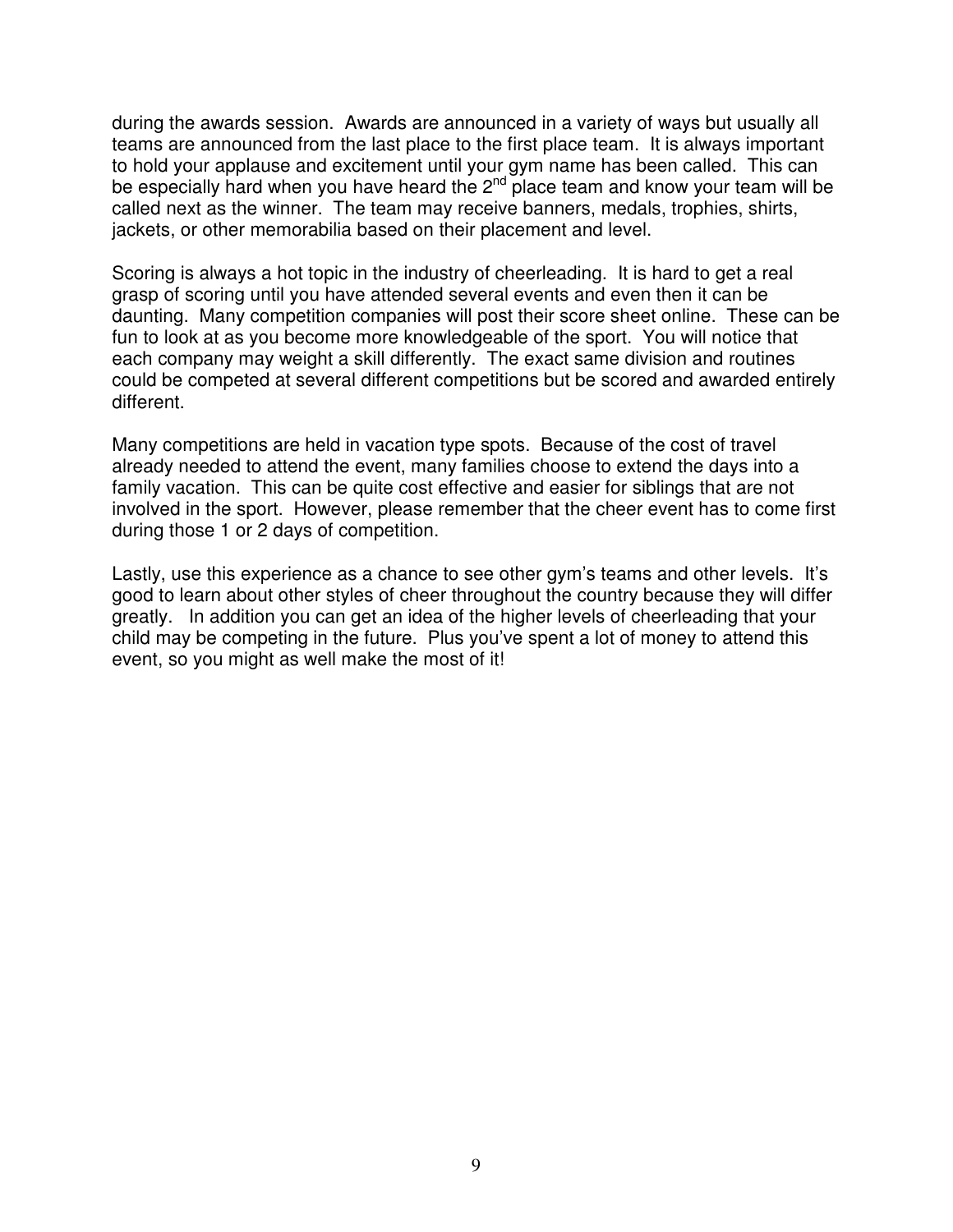#### **WHAT IS WORLDS?**

The Worlds competition is an event held at Walt Disney World in Orlando every April for the best level 5 and 6 Senior teams in the World. While many teams from other countries attend the event, the teams from the United States have dominated the competition so far. Many would say however that it will only be a matter of a few years until teams from other countries become serious medal contenders.

To attend Worlds a team must receive a "bid" from a competition company. Bids can be Fully-Paid, which as the name implies means the competition company pays for all travel and hotel costs, Partially Paid, meaning the competition company pays only a partial amount, or At-Large, which means the team can compete at Worlds but must pay their own way. How these bids are awarded is determined by the competition company but typically they are given to first place winners and/or Grand Champions. The bid process can be quite complicated but it's important to know that many times you will see a team that receives a  $2^{nd}$  or  $3^{rd}$  placement receive a bid over a winning team. There are usually two reasons for this. Most often the reason is that the winning team has already received a bid at an earlier competition and is passing it on to the next eligible team. Most times this happens later in the competition year. Another reason might be that the winning team does not want the bid because they have either already decided not to attend Worlds or they will only attend Worlds on a paid bid thus declining a Partial or At-Large. At some of the larger competitions there can be as many as 20 bids given out, however typically there are 2-5.

Worlds is an amazing experience for both the athlete and a cheer parent. The excitement level and anticipation is comparable to an Olympic event. Many parents choose to attend the Worlds event even if their own child is not competing. It is a great place to see the best of the best of All Star cheer and meet many other friends that share your passion for the sport. To learn more about the event go to http://iasfworlds.org/ .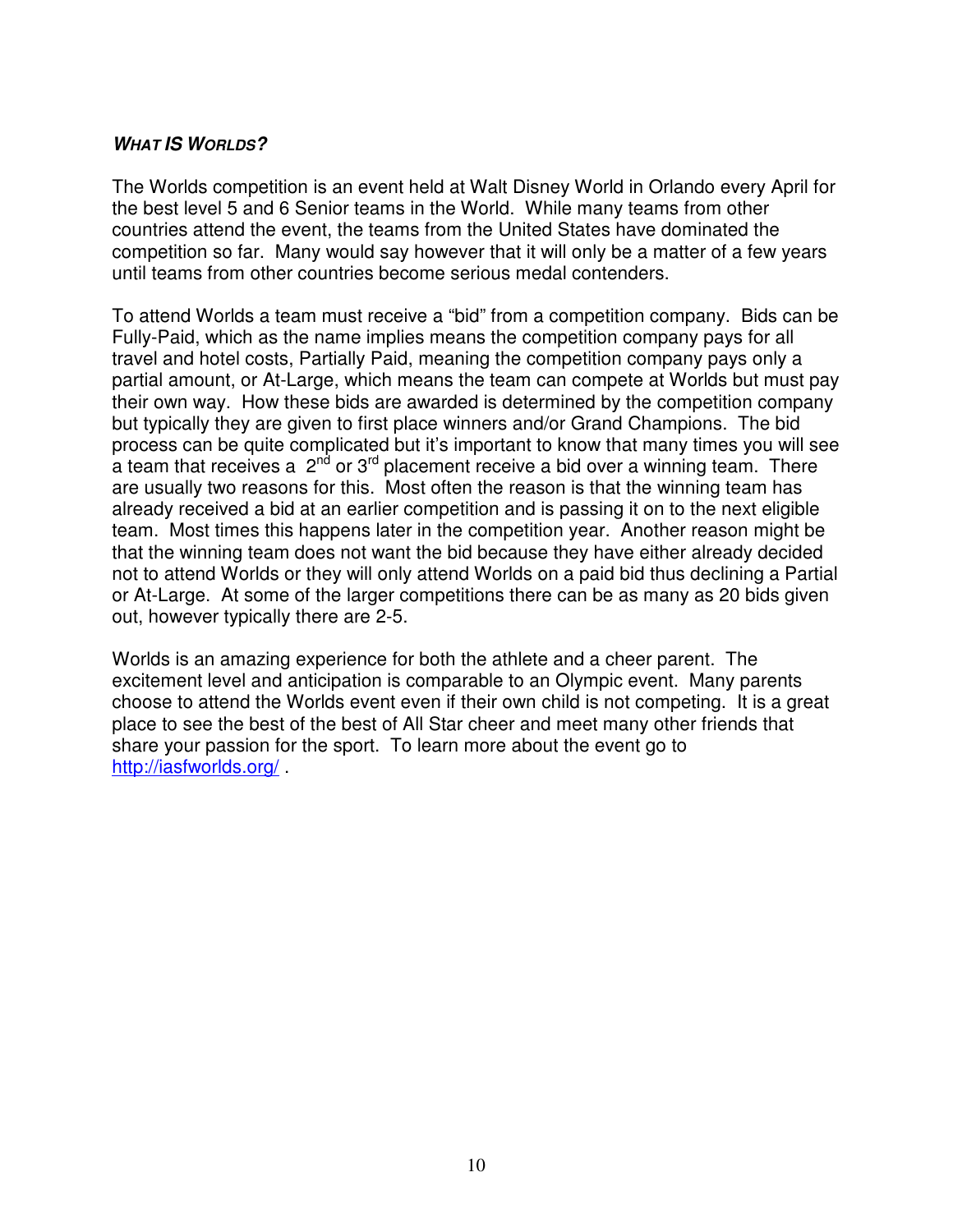#### **WHAT IS REQUIRED OF ME AS A PARENT?**

We have discussed the cheerleader's commitment to All Star but it's also important to know the commitment level for parents as well. Most parents minimally drive their cheerleader to the gym twice a week however this number can be as much as 6-7 times a week. In addition, depending on the location of your gym, you may end up spending many hours at your child's gym waiting for practices to finish. This is outside of the weekends spent at the actual cheer competitions. As a parent of a younger non-driving cheerleader this can be quite taxing and often interrupts other activities like family night dinners. It can be especially tough on other siblings that are used to having that parent around more often. It is best to speak with a coach and other cheer parents who have children in an applicable age group and division about true time commitments and whether your family can make this sacrifice.

Once you and your athlete have made the commitment to All Star there are a few extra things that you want to keep in mind. Because of the competitive nature of the sport, cheerleading can often encourage gossip and mean spirited words. Many times this is coming more from the parents than the cheerleaders. It's imperative to remember that as a parent it is your responsibility to remain supportive of your cheerleader, your cheerleader's teammates, and your gym. This means not talking about other children or parents, especially in gym waiting areas, and quickly dealing with your own child if he or she is encouraging gossip. We all would like to say that the world of All Stars is free of this type thing but it can quickly get out of hand with a few bad apples in a cheer gym.

Also, there will be times when the coaches make decisions that you are not comfortable or agree with as a parent. If a problem occurs (barring a safety issue) we encourage you to step back and think through your issue for a few days. Ask yourself several questions like…Am I being overly protective? Was my child doing something to deserve reprimand? What could be the reasons for my child's placement in a routine? Is there another reason this decision was made that I am not aware of as a parent? If you still feel strongly about the issue, your first conversation should always be with your child's coach. The coach can explain why decisions were made and give you more insight into the process. We would guess that as many as 95% of issues can usually be resolved between coach and parent. For most gyms, the appropriate way to make contact with the coach is by a phone call or email. DO NOT approach a coach on the cheer floor during practice or some other cheer activity. This is one of the cardinal rules of being a good cheer parent! The coaches need to concentrate on our children and their safety and cannot be worried about an angry cheer parent approaching them during this time.

Lastly, as a cheer parent, you will want to support your child with every up and down they experience in cheer; and there will be many of them. There may be skills your child masters in days and then there will be that one skill that takes two or more years to perfect. They may have what we call "mental blocks" where they just cannot perform a skill that they may have been doing for some time. Most times mental blocks happen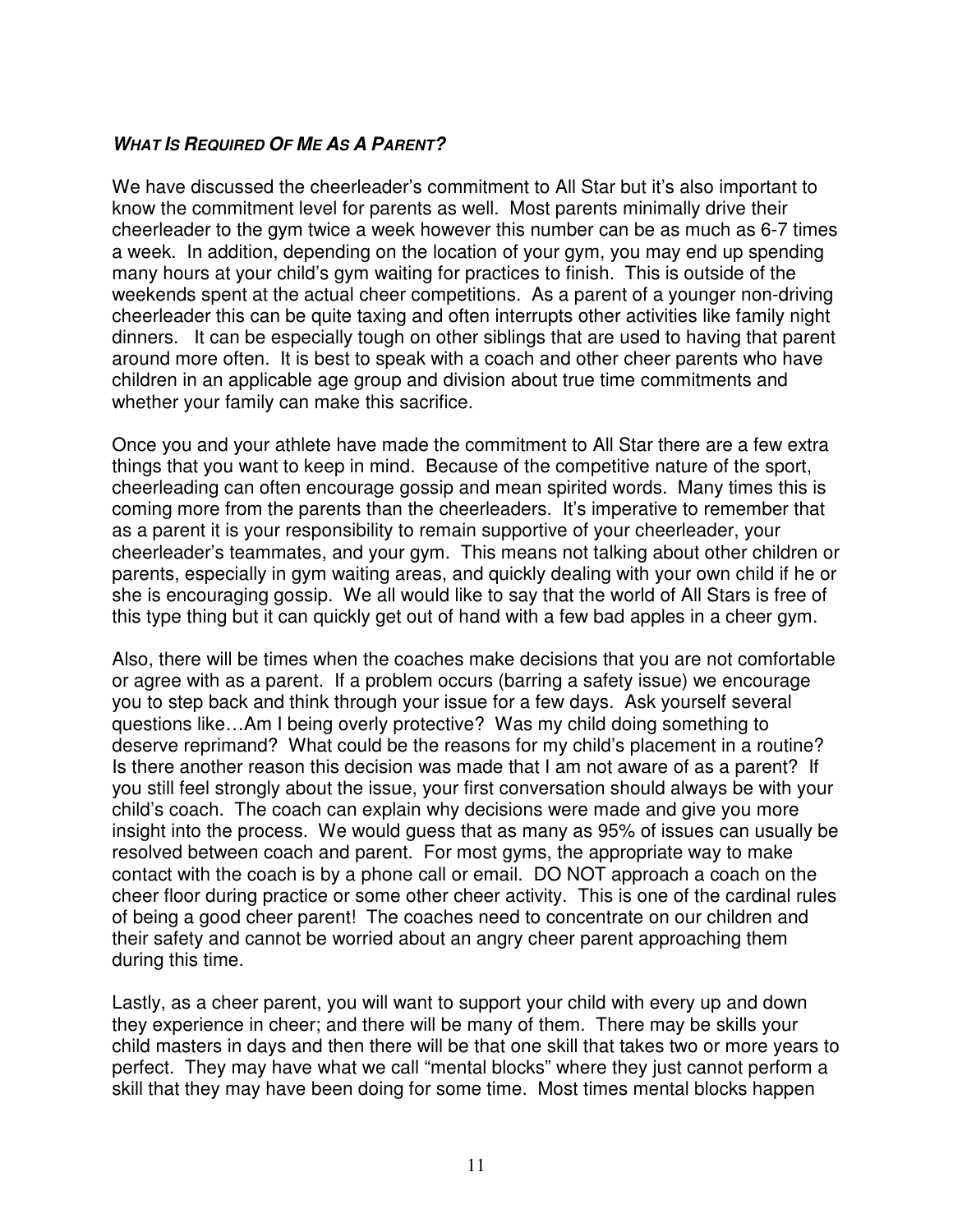after some type of injury or fall but typically there is not a physical reason preventing it. Also, there are times when your child may not make a team they expected or even worse see their friends go to higher level teams without them. Along with all these lows there are many highs though. The thrill of seeing your child perform a skill for the first time is incredible; while the pride of watching your tiny 5 year old daughter perform in front of thousands without any issues will bring tears to your eyes. There are great times and tough times but your support as a parent is priceless.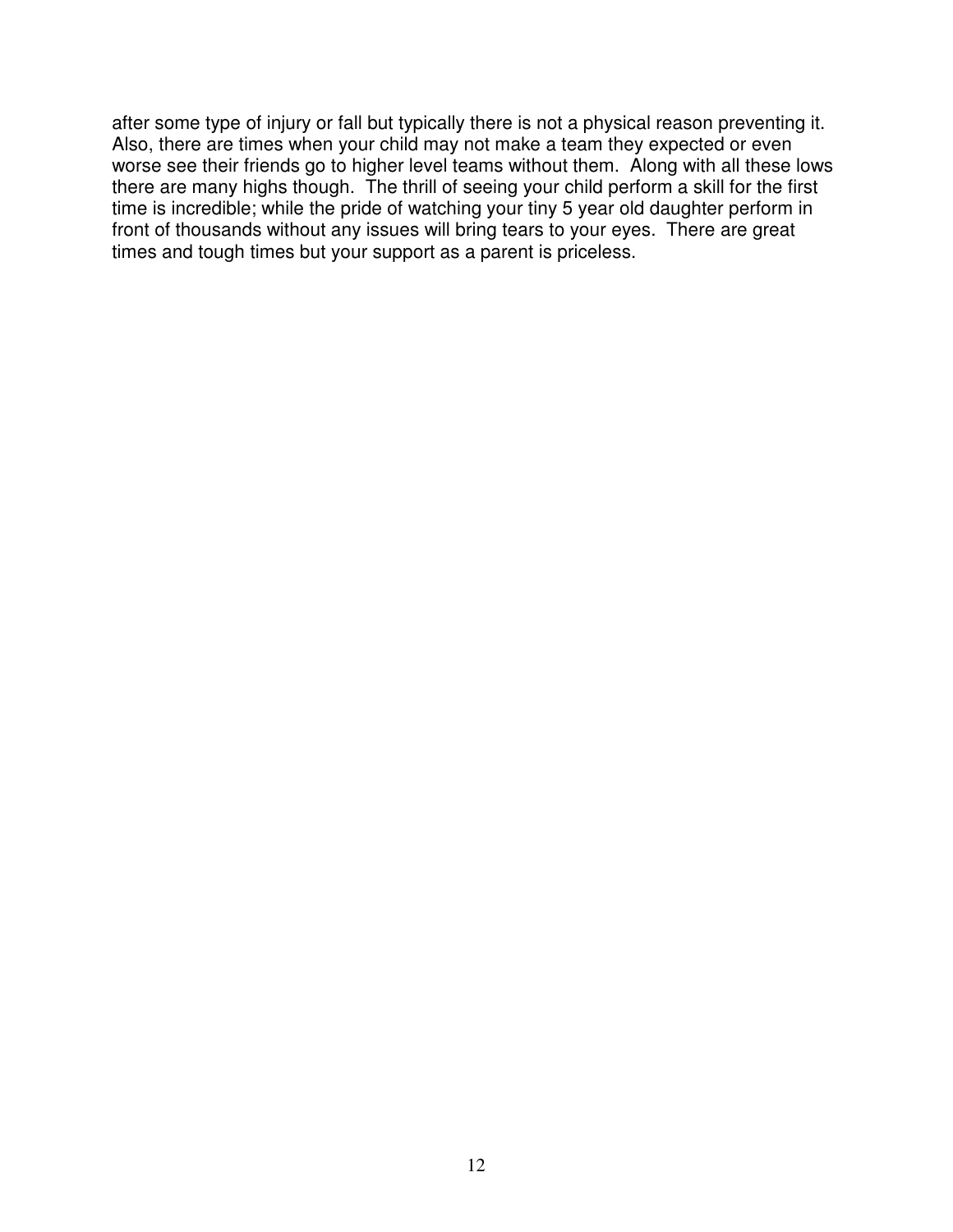#### **WHY SHOULD MY CHILD CHEER ALL STARS?**

We have discussed many of these reasons in the previous pages, however as a recap, cheer is unique in that it encourages individual development (i.e. tumbling) as much as team development (i.e. stunting, pyramids). Your child can feel pride in learning a skill completely on their own and at the same time learn the invaluable lesson of depending on their teammates to reach a goal. Likewise the confidence developed in performing in front of thousands of people is priceless. You will be amazed how quickly your young cheerleader adapts to being on stage. Also, because of the long practice hours, travel times, and competition weekends, your cheerleader will create friendships that will last a lifetime. Many All Star cheerleaders have friends they have met across the country as they have progressed into college and even career coaching jobs.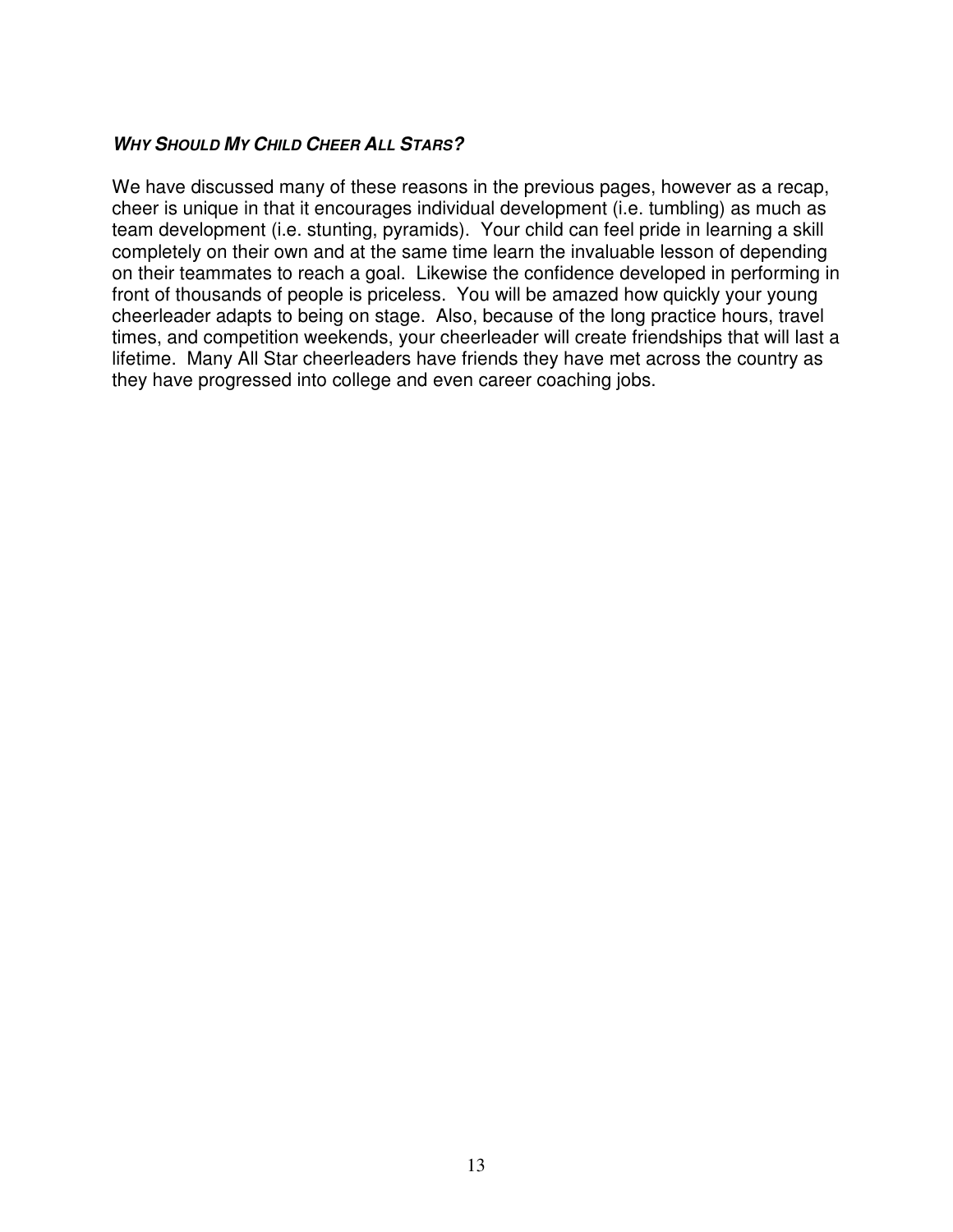# **HOW DO WE START?**

You've already taken the first step by reading Cheer Parents 101! We suggest a couple more stops though before you and your athlete commit. One is to visit a cheer competition. Make sure you watch all levels of cheerleading which most likely will require the whole day. Make note of teams you like and what it is you like about them. Do you like their style of dance or choice of music? Did you like their uniforms and are you comfortable with the cut of them? Did you observe how their coaches reacted? What were the fans like? Also talk to your child about their comfort level in being one of the cheerleaders they see on stage. There may be some trepidation there but you as a parent will know if it is something your child will ultimately be able to do. If you have trouble finding an event to attend please contact the PAC for a recommendation.

Next we suggest visiting a few cheer gyms. Depending on your area of the country, there may be several to choose from or just a single local one. If you have trouble finding cheer gyms, again please feel free to contact the PAC and we can help with suggestions. We suggest two separate visits to the gym. One visit should be a planned meeting where your child can watch a tumbling class or cheer practice, and then later meet with the owner, director, or coach. We also suggest an unplanned stop by the gym to just be assured of the environment during an unscheduled visit.

During your planned visit there are some key questions you will want to ask. Do not be afraid to come in with a pre-planned list during this time. It just means you are a parent that is prepared and the gym will appreciate this. These are some of the questions that we feel are most important.

- What is your operating, mission, or value statement?
- How long have you been in operation?
- Are there other businesses connected to the gym and how does that affect us?
- Is the gym USASF certified?
- How many teams do you currently have? How many cheerleaders?
- What division and age levels are these?
- What are the practice/tumbling/ or other class time commitments for these?
- How many competitions do you go to a year? Regionals? Nationals?
- Why are certain competitions chosen?
- Do you adjust the competition schedule throughout the year?
- How do you handle travel? Travel with parents or as a team?
- Are your coaches USASF certified instructors? Are they safety certified?
- What is the cost breakdown?
- Does this include everything or will there be later costs?
- How are payments handled?
- Do you provide sibling discounts?
- What are the costs of uniforms? Can we purchase/rent used ones?
- Do you provide fundraising opportunities for parents?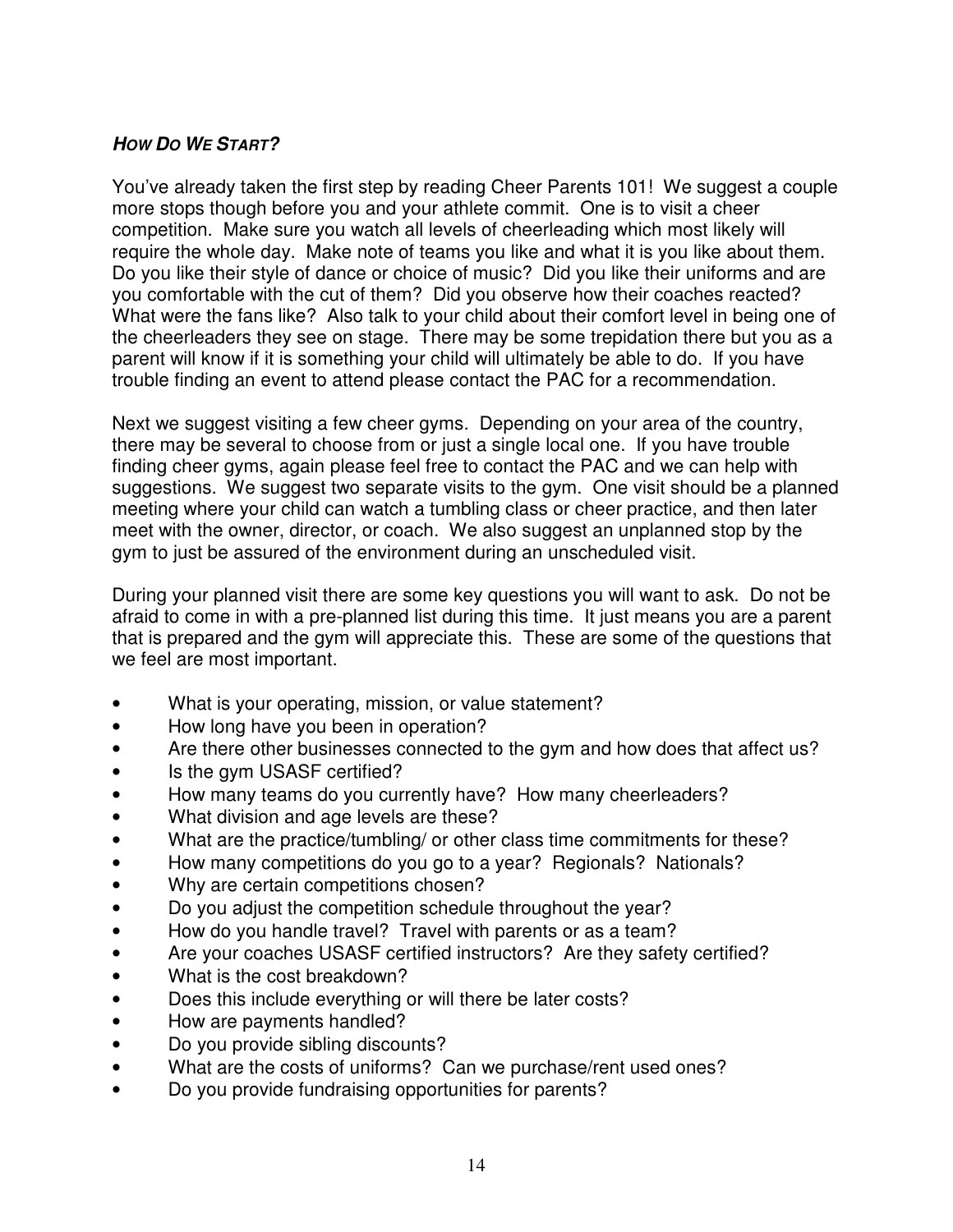- What do you require for hair and makeup during competition times?
- Are practice clothes provided? T-shirts? Tanks? Sports Bras? Shorts?
- How do you keep us informed?
- Who do I contact with a problem?
- When are your tryouts and is my child guaranteed a spot on some team?
- What do you require to be considered for a certain level?
- Do you allow/encourage/ or require crossovers (cheering on multiple teams)?
- What is your policy for missing practices?

These questions should get you started in the right direction. We encourage you to stop by more than one gym if possible. Even if you feel the first one you see is the right place for your child, still make an effort to see another. It may just confirm your original thoughts but it can also be a great comparison tool!

Lastly, feel free to contact the PAC with any concerns or worries about getting started. This group is comprised of parents that have been doing this for as little as 2-3 years up to parents that have children that spent 12 years in All Stars and now cheer in college. No question is too small and we want to make sure you feel comfortable with your decision!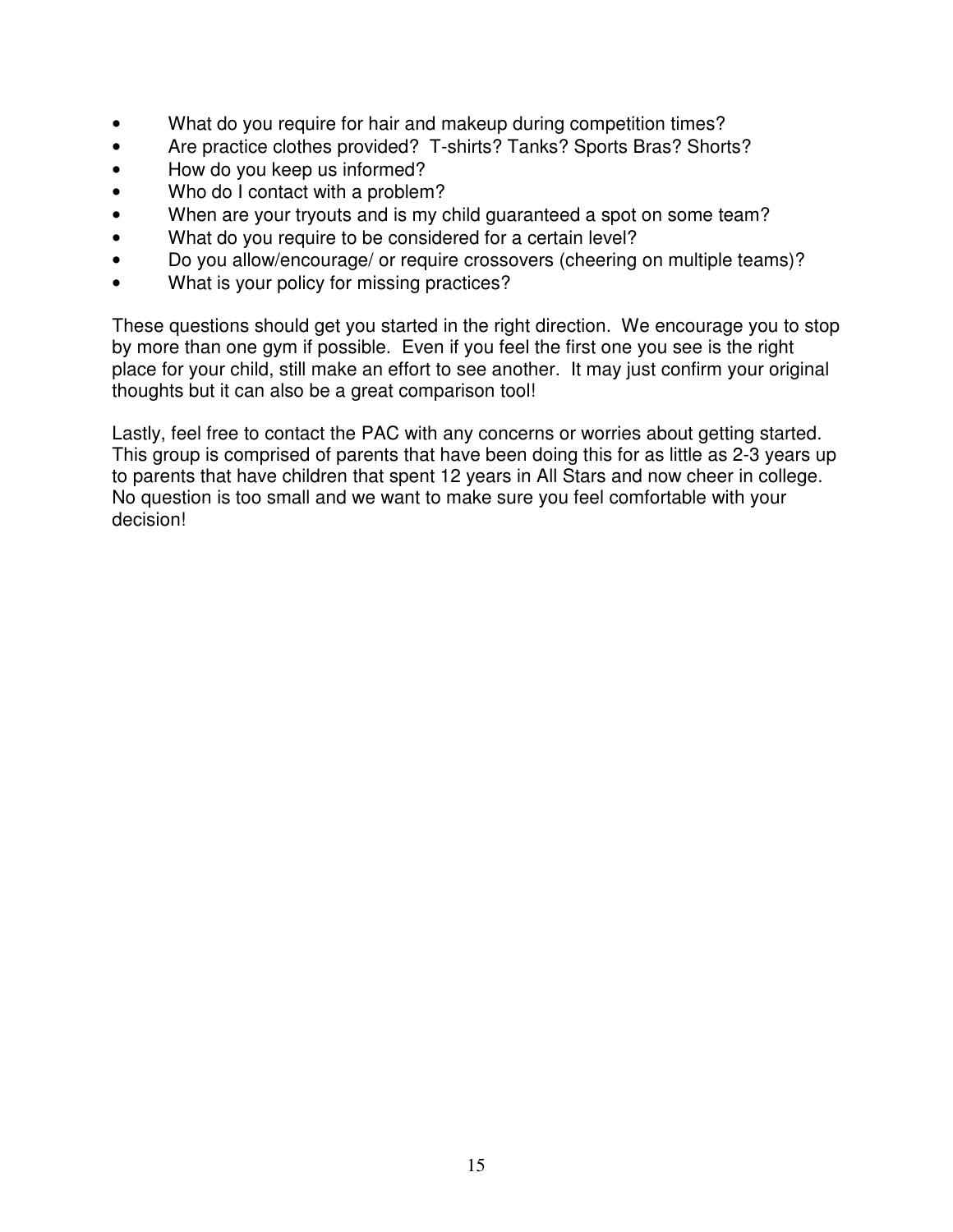#### **OTHER THINGS TO KNOW…**

Lastly, there are some items below that did not necessarily fit in our topics above but we feel are good things to know.

#### The Coach is the Coach

Coaches are trained to create a routine that will make your child's team competitive. This sometimes means making decisions that you may not like. Your child's coach knows what looks good in routines, what each child is capable of doing, what each competition requires to reach a high level score, and how to keep your child as safe as possible. Unless your child is in some type of danger, let the coach do their job.

#### Don't Get Involved with the Drama

This was addressed before but unfortunately it is a constant problem. There will always be the parent that is looking for a new listening "ear" to talk about why her child isn't in the front or prized spot in a routine. If you want to stay and watch your child's practice we recommend bringing a book, IPod, or seeking out parents that want to talk about more positive aspects of cheer.

#### The First Step is the Coach

We discussed the steps to take whenever an issue arises. Again, we highly recommend that you always go to your child's coach first to resolve any issues. Speaking directly with a director or an owner about a problem can lead to resentment between you and the coach when the problem may have been minimal. In addition the owner or director may not even know your child or the situation and need to consult with the coach anyway.

#### Injuries, Injuries, Injuries

Yes, your child might get hurt in some way during their All Star career as with most sports. Usually this means minor injuries like bumps, bruises, or mild strains. If your child will be overly upset by a mild injury you may need to reconsider All Star cheer.

However, serious as well as catastrophic injuries can occur in all star cheerleading. As a parent, your best defense is to arm yourself with knowledge. Learn what you can about the sport and what you can about the gym you choose for your child. Make sure the gym is certified and the coaches are credentialed.

#### The USASF and Their Role

The USASF is a governing body that recommends and implements rules and regulations in the All Star cheer industry. However their influence is not as comprehensive as similar organizations like the USFSA for Figure Skating or the USAG for Gymnastics. Because All Star cheer is a relatively young sport we expect there to be more universal regulation in the years to come.

Cheer Glossary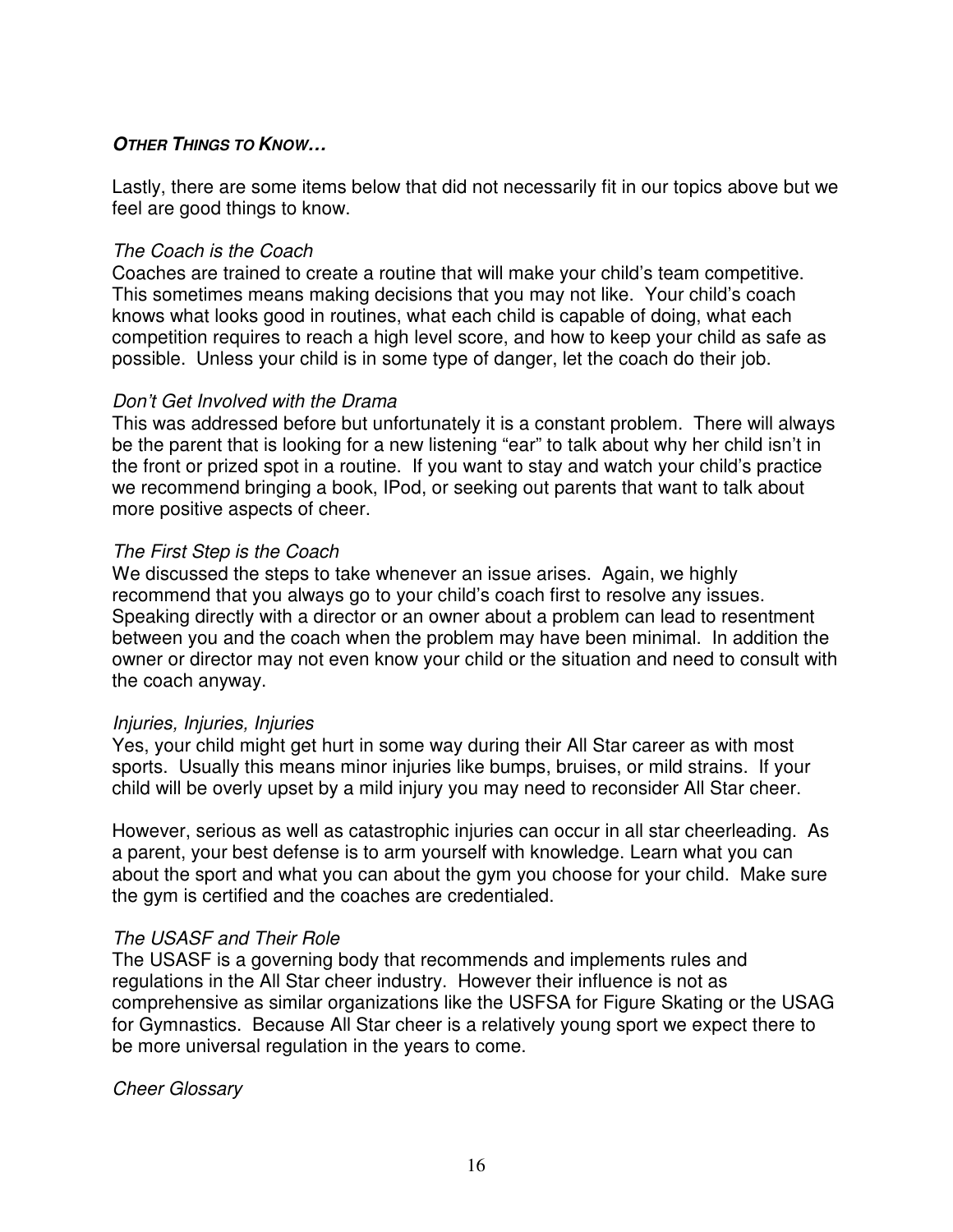There are many terms in All Star cheer that may be unfamiliar. There is a Cheer Glossary provided by the USASF that should clear up confusion at http://www.usasf.net/safety/cheerglossary/. If you come across a term that is not covered feel free to ask a fellow cheer parent or contact the PAC.

#### Missing Practices

If we have not emphasized it enough, cheer is a team sport. This means when your child misses practice some part of the routine cannot be done fully. Most gyms will have a policy for missing practices and this should be an area you cover during your initial visit. Please be mindful in planning vacations or other holidays so that your child will not miss practice. It is sometimes tough to do so but is also unfair to the other 30+ kids prepared and ready to practice.

#### Too Short or Too Much?

Each gym will have a standard for uniforms, hair, and make-up. This was also mentioned in the questions to ask during your initial visit. Make sure you and your child are comfortable with these standards. Will a full top be too hot for my child? Will I be comfortable with a half-top and the stomach showing? Do I have the time and ability to apply heavy stage make-up if required? Can I do the required hair curling, twisting, poofing, or straightening that is needed for the hair style? All these things take time and money and should be considered when making this commitment.

# Which is more important? Flyer, Bases, Back Spots, Front Spots

These terms are positions used in stunting to put a flyer in the air. The answer to the question "Which is more important?" is they ALL are important and critical to the group. Flyer positions are coveted because they are the ones seen in the air doing amazing stunt positions. However any veteran cheer parent knows that a flyer only looks as good as the bases supporting them. It's important as a cheer parent that we remind our bases, front spots, and back spots how important their jobs are in supporting and keeping their flyer safe; while we equally remind our flyers to be humble in regards to the support that puts them there in the first place.

### Early Achievers

Your child may be one of the younger cheerleaders that end up excelling in cheer at a rapid pace. In most gyms there is usually a group of cheerleaders in the 6-11 year old range that are already competing level 5 skills. This can be an exciting and scary prospect for a cheer parent. If you find that this is your child, there are a couple things to think about and remember. Many gyms do not have enough young level 5 cheerleaders (11 years old or younger) to create an age appropriate team. This may mean your child competes with kids that are much older, often as much as 5+ years. These situations can be managed and can create an amazing experience for your child however you need to make sure it is a situation with which you and your child are comfortable.

In addition, sometimes children gaining skills quickly can create feelings of superiority over other like-aged children. Please make sure that while you encourage and praise